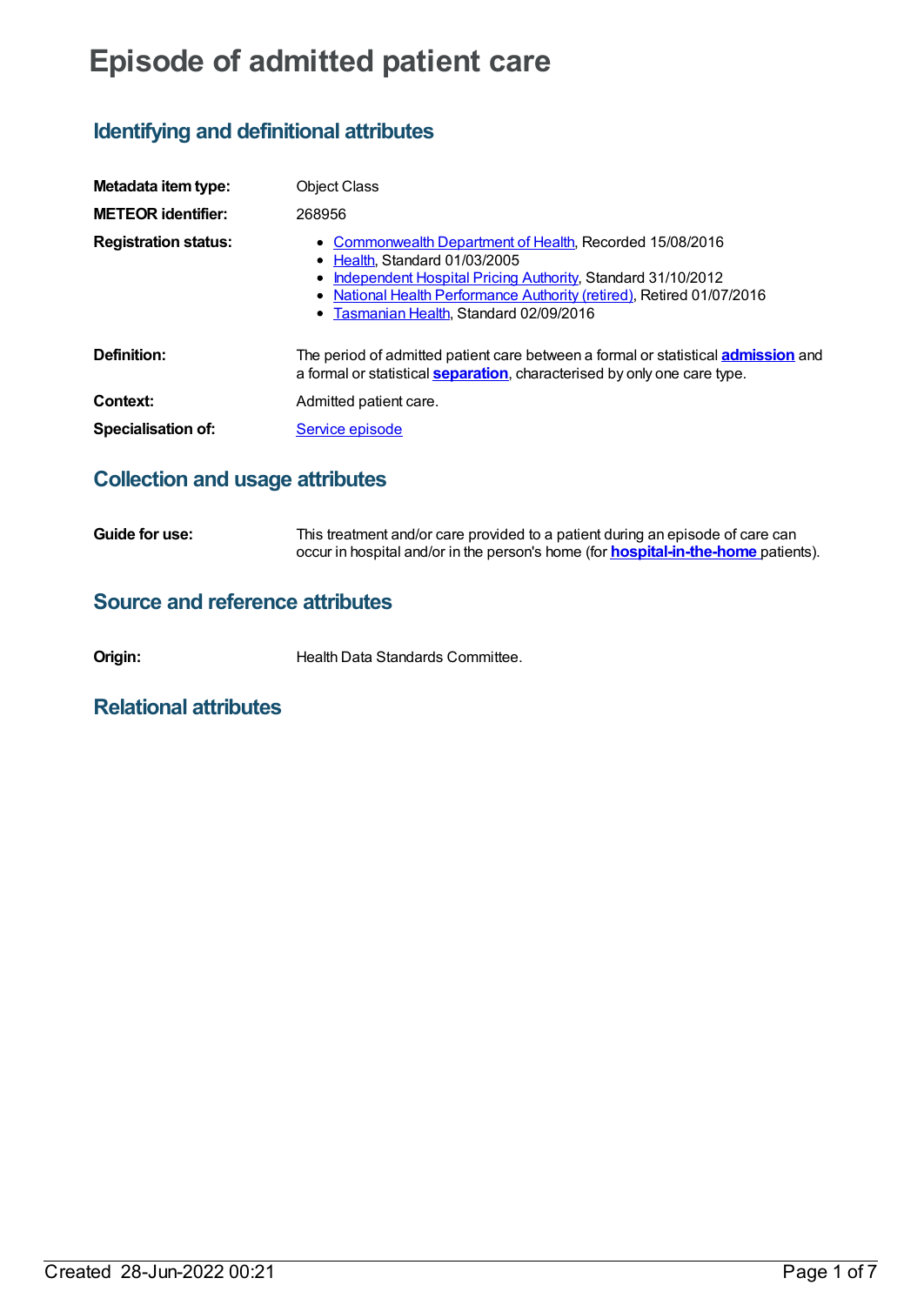**Related metadata references:**

Supersedes **E** Episode of admitted patient care, version 2, DEC, NHDD, NHIMG, Superseded 01/03/2005 [02/10/2003.pdf](https://meteor.aihw.gov.au/content/274028) (13.0 KB) *No registration status*

See also [Establishment—number](https://meteor.aihw.gov.au/content/585164) of healthcare-associated Methicillin-resistant Staphylococcus aureus (MRSA) bacteraemia patient episodes, total episodes **NINNNNI** 

• [Health](https://meteor.aihw.gov.au/RegistrationAuthority/12), Superseded 10/06/2022

See also [Establishment—number](https://meteor.aihw.gov.au/content/751492) of healthcare-associated Methicillin-resistant Staphylococcus aureus (MRSA) bloodstream infection patient episodes, total episodes N[NNNN]

• [Health](https://meteor.aihw.gov.au/RegistrationAuthority/12), Standard 10/06/2022

See also Establishment-number of healthcare-associated Methicillin-sensitive Staphylococcus aureus (MSSA) bacteraemia patient episodes, total episodes **NINNNNI** 

[Health](https://meteor.aihw.gov.au/RegistrationAuthority/12), Superseded 10/06/2022

See also [Establishment—number](https://meteor.aihw.gov.au/content/751503) of healthcare-associated Methicillin-sensitive Staphylococcus aureus (MSSA) bloodstream infection patient episodes, total episodes N[NNNN]

• [Health](https://meteor.aihw.gov.au/RegistrationAuthority/12), Standard 10/06/2022

See also **[Establishment—number](https://meteor.aihw.gov.au/content/585108) of hospital patient days under Staphylococcus** aureus bacteraemia surveillance, total days N[NNNNN]

• [Health](https://meteor.aihw.gov.au/RegistrationAuthority/12), Superseded 10/06/2022

See also [Establishment—number](https://meteor.aihw.gov.au/content/754302) of hospital patient days under Staphylococcus aureus bloodstream infection surveillance, total days N[NNNNN]

[Health](https://meteor.aihw.gov.au/RegistrationAuthority/12), Standard 10/06/2022

Episode of admitted patient care [\(newborn\)—date](https://meteor.aihw.gov.au/content/269505) of change to qualification status

[Health](https://meteor.aihw.gov.au/RegistrationAuthority/12), Standard 01/03/2005

Episode of admitted patient care [\(newborn\)—number](https://meteor.aihw.gov.au/content/269504) of qualified days

- ACT Health [\(retired\)](https://meteor.aihw.gov.au/RegistrationAuthority/9), Candidate 09/08/2018
- [Health](https://meteor.aihw.gov.au/RegistrationAuthority/12), Standard 01/03/2005
- **[Tasmanian](https://meteor.aihw.gov.au/RegistrationAuthority/15) Health, Standard 29/04/2021**

Episode of admitted patient care [\(procedure\)—procedure](https://meteor.aihw.gov.au/content/269735) commencement date

[Health](https://meteor.aihw.gov.au/RegistrationAuthority/12), Standard 01/03/2005

Episode of admitted patient [care—admission](https://meteor.aihw.gov.au/content/269411) date

- ACT Health [\(retired\)](https://meteor.aihw.gov.au/RegistrationAuthority/9), Candidate 09/08/2018
- [Health](https://meteor.aihw.gov.au/RegistrationAuthority/12), Standard 01/03/2005
- National Health [Performance](https://meteor.aihw.gov.au/RegistrationAuthority/8) Authority (retired), Retired 01/07/2016
- **[Tasmanian](https://meteor.aihw.gov.au/RegistrationAuthority/15) Health, Standard 02/09/2016**

Episode of admitted patient [care—admission](https://meteor.aihw.gov.au/content/269416) mode

- ACT Health [\(retired\)](https://meteor.aihw.gov.au/RegistrationAuthority/9), Candidate 09/08/2018
- [Health](https://meteor.aihw.gov.au/RegistrationAuthority/12), Standard 01/03/2005

Episode of admitted patient [care—admission](https://meteor.aihw.gov.au/content/431466) source

**[Tasmanian](https://meteor.aihw.gov.au/RegistrationAuthority/15) Health, Standard 05/09/2016** 

Episode of admitted patient [care—admission](https://meteor.aihw.gov.au/content/743330) specialty

**• [Tasmanian](https://meteor.aihw.gov.au/RegistrationAuthority/15) Health, Standard 29/04/2021** 

Episode of admitted patient [care—admission](https://meteor.aihw.gov.au/content/682944) time

**Data Element Concepts implementing this Object Class:**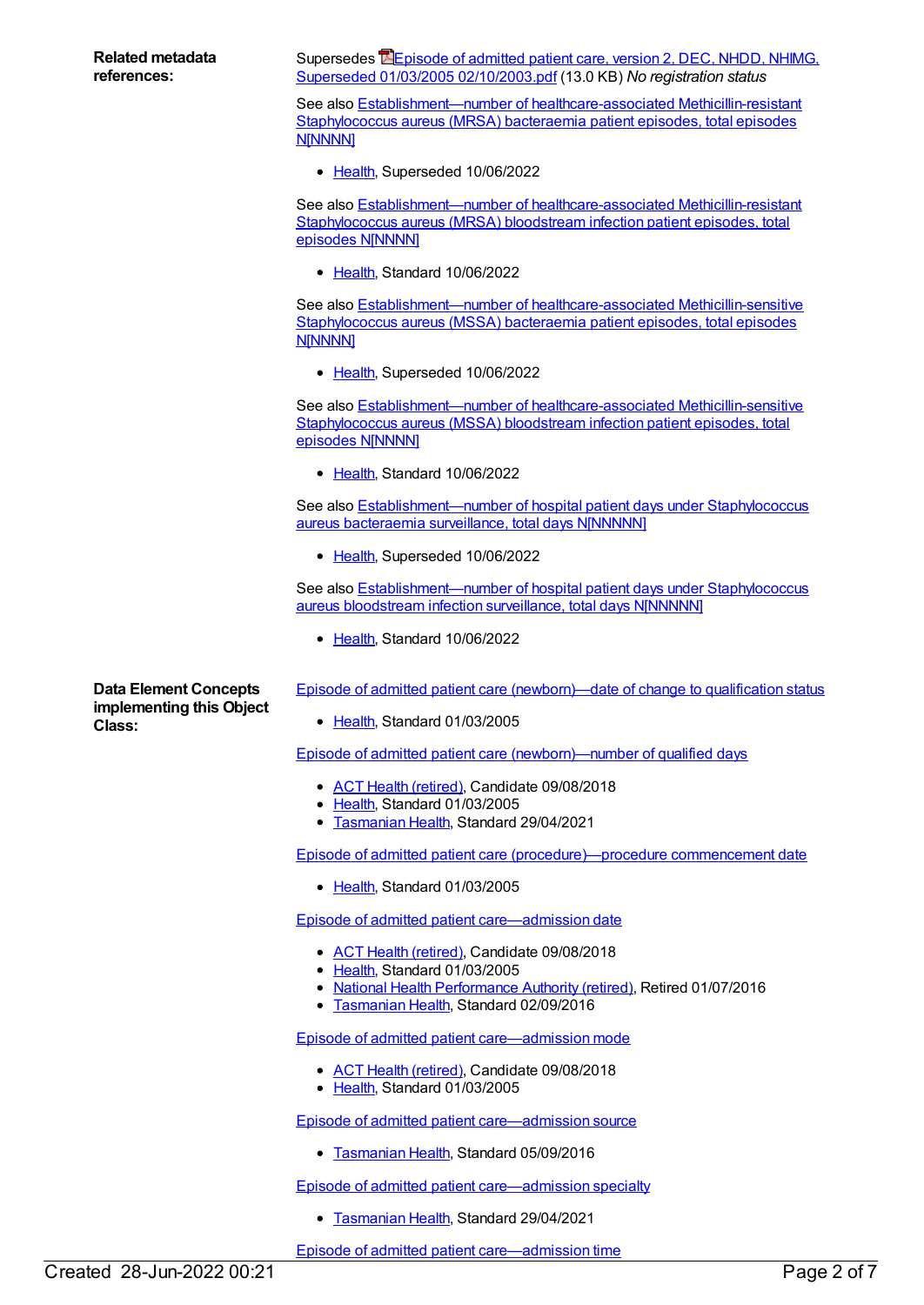• [Health](https://meteor.aihw.gov.au/RegistrationAuthority/12), Standard 05/10/2016

Episode of admitted patient [care—admission](https://meteor.aihw.gov.au/content/269414) time

- [Health](https://meteor.aihw.gov.au/RegistrationAuthority/12), Superseded 05/10/2016
- **[Tasmanian](https://meteor.aihw.gov.au/RegistrationAuthority/15) Health, Standard 12/07/2017**

Episode of admitted patient [care—admission](https://meteor.aihw.gov.au/content/269424) urgency status

- ACT Health [\(retired\)](https://meteor.aihw.gov.au/RegistrationAuthority/9), Candidate 09/08/2018
- Elealth, Standard 01/03/2005
- **[Tasmanian](https://meteor.aihw.gov.au/RegistrationAuthority/15) Health, Standard 05/09/2016**

Episode of admitted patient [care—admission](https://meteor.aihw.gov.au/content/743286) ward/clinical area name

**[Tasmanian](https://meteor.aihw.gov.au/RegistrationAuthority/15) Health, Standard 28/04/2021** 

Episode of admitted patient [care—AN-SNAP](https://meteor.aihw.gov.au/content/448978) version

• [Independent](https://meteor.aihw.gov.au/RegistrationAuthority/3) Hospital Pricing Authority, Standard 31/10/2012

Episode of admitted patient [care—Australian](https://meteor.aihw.gov.au/content/449120) national sub-acute and non-acute patient class

• [Independent](https://meteor.aihw.gov.au/RegistrationAuthority/3) Hospital Pricing Authority, Standard 11/10/2012

Episode of admitted patient [care—clinical](https://meteor.aihw.gov.au/content/471805) assessment only indicator

- [Health](https://meteor.aihw.gov.au/RegistrationAuthority/12), Standard 11/04/2014
- [Independent](https://meteor.aihw.gov.au/RegistrationAuthority/3) Hospital Pricing Authority, Standard 31/10/2012

Episode of admitted patient [care—clinical](https://meteor.aihw.gov.au/content/477824) assessment score

• [Independent](https://meteor.aihw.gov.au/RegistrationAuthority/3) Hospital Pricing Authority, Standard 31/10/2012

Episode of admitted patient [care—clinical](https://meteor.aihw.gov.au/content/477785) assessment tool used

• [Independent](https://meteor.aihw.gov.au/RegistrationAuthority/3) Hospital Pricing Authority, Standard 31/10/2012

Episode of admitted patient [care—condition](https://meteor.aihw.gov.au/content/354809) onset flag

• [Health](https://meteor.aihw.gov.au/RegistrationAuthority/12), Superseded 25/01/2018

Episode of admitted patient [care—condition](https://meteor.aihw.gov.au/content/686102) onset flag

- ACT Health [\(retired\)](https://meteor.aihw.gov.au/RegistrationAuthority/9), Candidate 09/08/2018
- [Health](https://meteor.aihw.gov.au/RegistrationAuthority/12), Standard 25/01/2018
- **[Tasmanian](https://meteor.aihw.gov.au/RegistrationAuthority/15) Health, Standard 06/05/2021**

Episode of admitted patient [care—diagnosis](https://meteor.aihw.gov.au/content/269657) onset type

• [Health](https://meteor.aihw.gov.au/RegistrationAuthority/12), Superseded 05/02/2008

Episode of admitted patient [care—diagnosis](https://meteor.aihw.gov.au/content/269660) related group

- Elealth, Standard 01/03/2005
- **[Tasmanian](https://meteor.aihw.gov.au/RegistrationAuthority/15) Health, Standard 06/09/2016**

Episode of admitted patient [care—duration](https://meteor.aihw.gov.au/content/479007) of continuous ventilatory support

- ACT Health [\(retired\)](https://meteor.aihw.gov.au/RegistrationAuthority/9), Candidate 09/08/2018
- [Health](https://meteor.aihw.gov.au/RegistrationAuthority/12), Superseded 12/12/2018
- [Independent](https://meteor.aihw.gov.au/RegistrationAuthority/3) Hospital Pricing Authority, Standard 31/10/2012
- **[Tasmanian](https://meteor.aihw.gov.au/RegistrationAuthority/15) Health, Superseded 19/06/2020**

Episode of admitted patient [care—duration](https://meteor.aihw.gov.au/content/708844) of continuous ventilatory support

- [Health](https://meteor.aihw.gov.au/RegistrationAuthority/12), Standard 12/12/2018
- **[Tasmanian](https://meteor.aihw.gov.au/RegistrationAuthority/15) Health, Standard 19/06/2020**

Episode of admitted patient care—elected [accommodation](https://meteor.aihw.gov.au/content/269515) status

• [Health](https://meteor.aihw.gov.au/RegistrationAuthority/12), Superseded 28/11/2006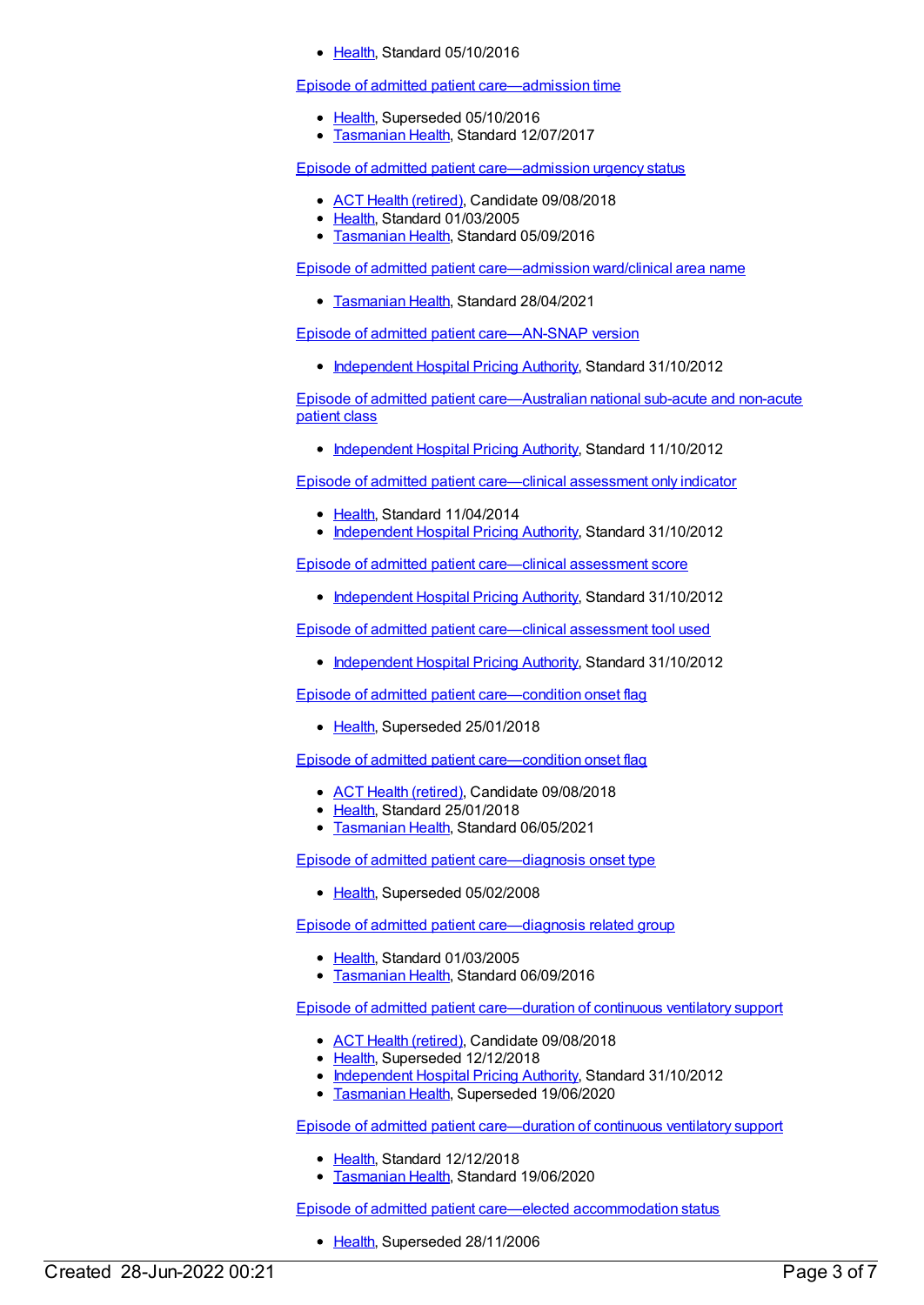Episode of admitted patient [care—emergency](https://meteor.aihw.gov.au/content/559990) department short stay unit departure destination

• [Health](https://meteor.aihw.gov.au/RegistrationAuthority/12), Standard 04/09/2014

Episode of admitted patient [care—intended](https://meteor.aihw.gov.au/content/269574) length of hospital stay

- ACT Health [\(retired\)](https://meteor.aihw.gov.au/RegistrationAuthority/9), Candidate 09/08/2018
- [Health](https://meteor.aihw.gov.au/RegistrationAuthority/12), Standard 01/03/2005
- **[Tasmanian](https://meteor.aihw.gov.au/RegistrationAuthority/15) Health, Standard 05/09/2016**

Episode of admitted patient [care—interpreter](https://meteor.aihw.gov.au/content/743229) required status indicator

**[Tasmanian](https://meteor.aihw.gov.au/RegistrationAuthority/15) Health, Standard 27/04/2021** 

Episode of admitted patient [care—intervention](https://meteor.aihw.gov.au/content/746719)

[Health](https://meteor.aihw.gov.au/RegistrationAuthority/12), Standard 20/10/2021

Episode of admitted patient [care—length](https://meteor.aihw.gov.au/content/269422) of stay (excluding leave days)

- [Health](https://meteor.aihw.gov.au/RegistrationAuthority/12), Standard 01/03/2005
- National Health [Performance](https://meteor.aihw.gov.au/RegistrationAuthority/8) Authority (retired), Retired 01/07/2016
- **[Tasmanian](https://meteor.aihw.gov.au/RegistrationAuthority/15) Health, Standard 05/09/2016**

Episode of admitted patient [care—length](https://meteor.aihw.gov.au/content/269423) of stay (including leave days)

• [Health](https://meteor.aihw.gov.au/RegistrationAuthority/12), Standard 01/03/2005

Episode of admitted patient care—length of stay [\(special/neonatal](https://meteor.aihw.gov.au/content/269528) intensive care)

[Health](https://meteor.aihw.gov.au/RegistrationAuthority/12), Standard 01/03/2005

Episode of admitted patient [care—length](https://meteor.aihw.gov.au/content/559953) of stay in emergency department short stay unit

• [Health](https://meteor.aihw.gov.au/RegistrationAuthority/12), Standard 04/09/2014

Episode of admitted patient [care—length](https://meteor.aihw.gov.au/content/471545) of stay in intensive care unit

- ACT Health [\(retired\)](https://meteor.aihw.gov.au/RegistrationAuthority/9), Candidate 09/08/2018
- [Health](https://meteor.aihw.gov.au/RegistrationAuthority/12), Standard 07/02/2013
- [Independent](https://meteor.aihw.gov.au/RegistrationAuthority/3) Hospital Pricing Authority, Standard 31/10/2012
- **[Tasmanian](https://meteor.aihw.gov.au/RegistrationAuthority/15) Health, Standard 10/01/2018**

Episode of admitted patient [care—major](https://meteor.aihw.gov.au/content/269575) diagnostic category

- [Health](https://meteor.aihw.gov.au/RegistrationAuthority/12), Standard 01/03/2005
- National Health [Performance](https://meteor.aihw.gov.au/RegistrationAuthority/8) Authority (retired), Retired 01/07/2016
- **[Tasmanian](https://meteor.aihw.gov.au/RegistrationAuthority/15) Health, Standard 07/09/2016**

Episode of admitted patient care—number of days of [hospital-in-the-home](https://meteor.aihw.gov.au/content/269742) care

- ACT Health [\(retired\)](https://meteor.aihw.gov.au/RegistrationAuthority/9), Candidate 09/08/2018
- [Health](https://meteor.aihw.gov.au/RegistrationAuthority/12), Standard 01/03/2005
- **[Tasmanian](https://meteor.aihw.gov.au/RegistrationAuthority/15) Health, Standard 10/01/2018**

Episode of admitted patient [care—number](https://meteor.aihw.gov.au/content/269701) of leave days

- ACT Health [\(retired\)](https://meteor.aihw.gov.au/RegistrationAuthority/9), Candidate 09/08/2018
- [Health](https://meteor.aihw.gov.au/RegistrationAuthority/12), Standard 01/03/2005
- **[Tasmanian](https://meteor.aihw.gov.au/RegistrationAuthority/15) Health, Standard 06/09/2016**

Episode of admitted patient [care—number](https://meteor.aihw.gov.au/content/269529) of leave periods

- [Health](https://meteor.aihw.gov.au/RegistrationAuthority/12), Standard 01/03/2005
- **[Tasmanian](https://meteor.aihw.gov.au/RegistrationAuthority/15) Health, Standard 27/04/2021**

Episode of admitted patient [care—organisation](https://meteor.aihw.gov.au/content/743658) identifier referred to on separation

[Tasmanian](https://meteor.aihw.gov.au/RegistrationAuthority/15) Health, Standard 06/05/2021

Episode of admitted patient [care—palliative](https://meteor.aihw.gov.au/content/638972) care phase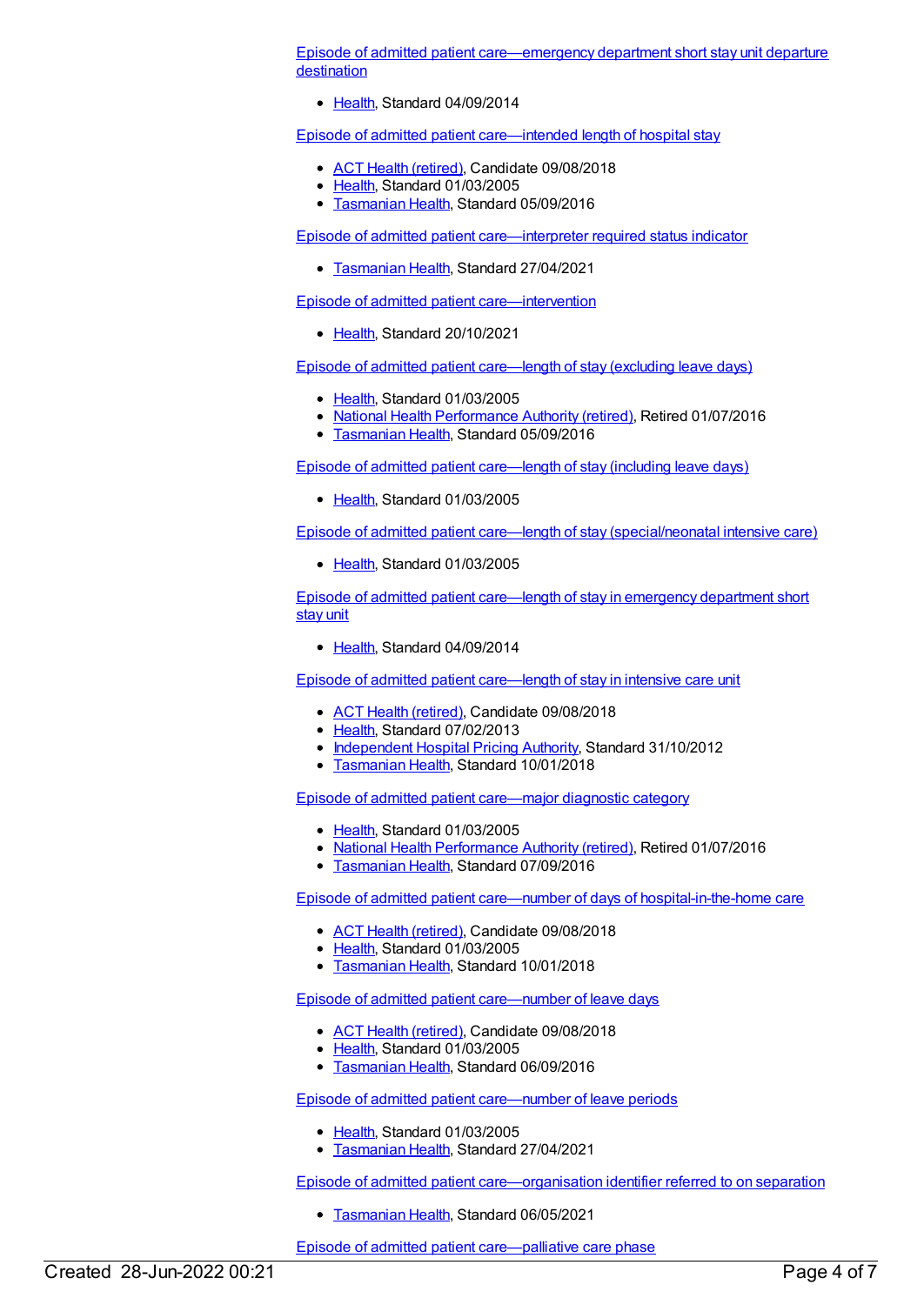- [Health](https://meteor.aihw.gov.au/RegistrationAuthority/12), Standard 25/01/2018
- **[Tasmanian](https://meteor.aihw.gov.au/RegistrationAuthority/15) Health, Standard 19/05/2020**

Episode of admitted patient [care—palliative](https://meteor.aihw.gov.au/content/445933) care phase

- [Health](https://meteor.aihw.gov.au/RegistrationAuthority/12), Standard 11/04/2014
- [Independent](https://meteor.aihw.gov.au/RegistrationAuthority/3) Hospital Pricing Authority, Superseded 03/11/2016
- **[Tasmanian](https://meteor.aihw.gov.au/RegistrationAuthority/15) Health, Superseded 19/05/2020**

Episode of admitted patient [care—palliative](https://meteor.aihw.gov.au/content/654609) care phase

- [Health](https://meteor.aihw.gov.au/RegistrationAuthority/12), Not progressed 17/07/2017
- [Independent](https://meteor.aihw.gov.au/RegistrationAuthority/3) Hospital Pricing Authority, Standard 03/11/2016

Episode of admitted patient [care—palliative](https://meteor.aihw.gov.au/content/684244) care phase end date

- [Health](https://meteor.aihw.gov.au/RegistrationAuthority/12), Standard 25/01/2018
- **[Tasmanian](https://meteor.aihw.gov.au/RegistrationAuthority/15) Health, Standard 06/05/2020**

Episode of admitted patient [care—palliative](https://meteor.aihw.gov.au/content/684274) care phase start date

- [Health](https://meteor.aihw.gov.au/RegistrationAuthority/12), Standard 25/01/2018
- **[Tasmanian](https://meteor.aihw.gov.au/RegistrationAuthority/15) Health, Standard 06/05/2020**

Episode of admitted patient [care—palliative](https://meteor.aihw.gov.au/content/445893) phase of care end date

- [Health](https://meteor.aihw.gov.au/RegistrationAuthority/12), Superseded 03/11/2016
- [Independent](https://meteor.aihw.gov.au/RegistrationAuthority/3) Hospital Pricing Authority, Standard 31/10/2012
- **[Tasmanian](https://meteor.aihw.gov.au/RegistrationAuthority/15) Health, Superseded 06/05/2020**

Episode of admitted patient [care—palliative](https://meteor.aihw.gov.au/content/654655) phase of care end date

• [Health](https://meteor.aihw.gov.au/RegistrationAuthority/12), Superseded 25/01/2018

Episode of admitted patient [care—palliative](https://meteor.aihw.gov.au/content/445857) phase of care start date

- [Health](https://meteor.aihw.gov.au/RegistrationAuthority/12), Superseded 03/11/2016
- [Independent](https://meteor.aihw.gov.au/RegistrationAuthority/3) Hospital Pricing Authority, Standard 31/10/2012
- **[Tasmanian](https://meteor.aihw.gov.au/RegistrationAuthority/15) Health, Superseded 06/05/2020**

Episode of admitted patient [care—palliative](https://meteor.aihw.gov.au/content/654676) phase of care start date

• [Health](https://meteor.aihw.gov.au/RegistrationAuthority/12), Superseded 25/01/2018

Episode of admitted patient [care—patient](https://meteor.aihw.gov.au/content/339069) election status

- ACT Health [\(retired\)](https://meteor.aihw.gov.au/RegistrationAuthority/9), Candidate 09/08/2018
- [Health](https://meteor.aihw.gov.au/RegistrationAuthority/12), Standard 28/11/2006
- **[Tasmanian](https://meteor.aihw.gov.au/RegistrationAuthority/15) Health, Standard 08/09/2016**

Episode of admitted patient [care—primary](https://meteor.aihw.gov.au/content/449130) impairment type

- [Health](https://meteor.aihw.gov.au/RegistrationAuthority/12), Superseded 25/01/2018
- [Independent](https://meteor.aihw.gov.au/RegistrationAuthority/3) Hospital Pricing Authority, Standard 31/10/2012
- **[Tasmanian](https://meteor.aihw.gov.au/RegistrationAuthority/15) Health, Superseded 19/01/2018**

Episode of admitted patient [care—primary](https://meteor.aihw.gov.au/content/681414) impairment type

- [Health](https://meteor.aihw.gov.au/RegistrationAuthority/12), Standard 25/01/2018
- [Tasmanian](https://meteor.aihw.gov.au/RegistrationAuthority/15) Health, Standard 19/01/2018

Episode of admitted patient [care—procedure](https://meteor.aihw.gov.au/content/647089)

- ACT Health [\(retired\)](https://meteor.aihw.gov.au/RegistrationAuthority/9), Candidate 09/08/2018
- [Health](https://meteor.aihw.gov.au/RegistrationAuthority/12), Superseded 20/10/2021
- **[Tasmanian](https://meteor.aihw.gov.au/RegistrationAuthority/15) Health, Standard 10/07/2017**

Episode of admitted patient [care—procedure](https://meteor.aihw.gov.au/content/269450)

- [Health](https://meteor.aihw.gov.au/RegistrationAuthority/12), Superseded 05/10/2016
- National Health [Performance](https://meteor.aihw.gov.au/RegistrationAuthority/8) Authority (retired), Retired 01/07/2016
- **[Tasmanian](https://meteor.aihw.gov.au/RegistrationAuthority/15) Health, Superseded 10/07/2017**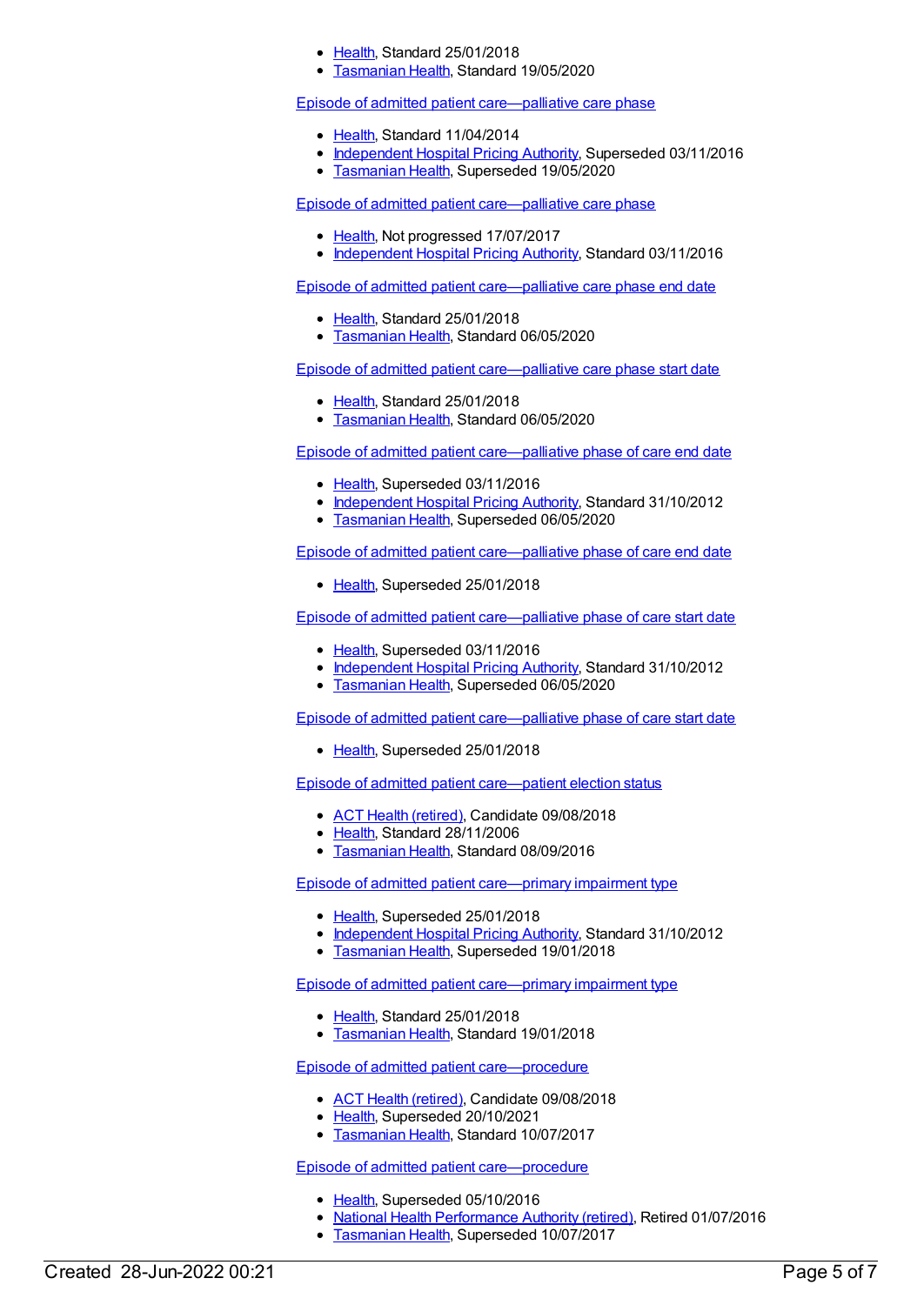Episode of admitted patient [care—Public](https://meteor.aihw.gov.au/content/743950) sector estimated cost weights

**[Tasmanian](https://meteor.aihw.gov.au/RegistrationAuthority/15) Health, Standard 12/05/2021** 

Episode of admitted patient [care—rapid](https://meteor.aihw.gov.au/content/592968) response call date

[Health](https://meteor.aihw.gov.au/RegistrationAuthority/12), Standard 04/09/2015

Episode of admitted patient [care—rapid](https://meteor.aihw.gov.au/content/593016) response call time

• [Health](https://meteor.aihw.gov.au/RegistrationAuthority/12), Standard 04/09/2015

Episode of admitted patient [care—rapid](https://meteor.aihw.gov.au/content/593131) response outcome

• [Health](https://meteor.aihw.gov.au/RegistrationAuthority/12), Standard 04/09/2015

Episode of admitted patient [care—rapid](https://meteor.aihw.gov.au/content/592926) response team type

• [Health](https://meteor.aihw.gov.au/RegistrationAuthority/12), Standard 04/09/2015

Episode of admitted patient [care—referral](https://meteor.aihw.gov.au/content/269430) destination

- ACT Health [\(retired\)](https://meteor.aihw.gov.au/RegistrationAuthority/9), Candidate 09/08/2018
- [Health](https://meteor.aihw.gov.au/RegistrationAuthority/12), Standard 01/03/2005

Episode of admitted patient [care—referral](https://meteor.aihw.gov.au/content/269465) source

- ACT Health [\(retired\)](https://meteor.aihw.gov.au/RegistrationAuthority/9), Candidate 09/08/2018
- [Health](https://meteor.aihw.gov.au/RegistrationAuthority/12), Standard 01/03/2005
- [Tasmanian](https://meteor.aihw.gov.au/RegistrationAuthority/15) Health, Incomplete 17/09/2012

Episode of admitted patient [care—same-day](https://meteor.aihw.gov.au/content/447014) admitted care indicator

**[Tasmanian](https://meteor.aihw.gov.au/RegistrationAuthority/15) Health, Standard 19/02/2021** 

Episode of admitted patient [care—separation](https://meteor.aihw.gov.au/content/269496) date

- ACT Health [\(retired\)](https://meteor.aihw.gov.au/RegistrationAuthority/9), Candidate 09/08/2018
- [Health](https://meteor.aihw.gov.au/RegistrationAuthority/12), Standard 01/03/2005
- [Tasmanian](https://meteor.aihw.gov.au/RegistrationAuthority/15) Health, Standard 02/09/2016

Episode of admitted patient [care—separation](https://meteor.aihw.gov.au/content/269562) mode

- ACT Health [\(retired\)](https://meteor.aihw.gov.au/RegistrationAuthority/9), Candidate 09/08/2018
- [Health](https://meteor.aihw.gov.au/RegistrationAuthority/12), Standard 01/03/2005
- **[Tasmanian](https://meteor.aihw.gov.au/RegistrationAuthority/15) Health, Standard 05/09/2016**

Episode of admitted patient [care—separation](https://meteor.aihw.gov.au/content/682924) time

- [Health](https://meteor.aihw.gov.au/RegistrationAuthority/12), Standard 05/10/2016
- **[Tasmanian](https://meteor.aihw.gov.au/RegistrationAuthority/15) Health, Standard 19/06/2020**

Episode of admitted patient [care—separation](https://meteor.aihw.gov.au/content/269497) time

- [Health](https://meteor.aihw.gov.au/RegistrationAuthority/12), Superseded 05/10/2016
- **[Tasmanian](https://meteor.aihw.gov.au/RegistrationAuthority/15) Health, Superseded 19/06/2020**

Episode of admitted patient [care—service](https://meteor.aihw.gov.au/content/743354) related group

**[Tasmanian](https://meteor.aihw.gov.au/RegistrationAuthority/15) Health, Standard 29/04/2021** 

Episode of admitted patient [care—specialty](https://meteor.aihw.gov.au/content/743649) referred to on separation

**[Tasmanian](https://meteor.aihw.gov.au/RegistrationAuthority/15) Health, Standard 06/05/2021** 

Episode of admitted patient care—type of [maintenance](https://meteor.aihw.gov.au/content/462100) care provided

- [Health](https://meteor.aihw.gov.au/RegistrationAuthority/12), Standard 11/04/2014
- [Independent](https://meteor.aihw.gov.au/RegistrationAuthority/3) Hospital Pricing Authority, Standard 31/10/2012

Episode of admitted patient [care—unplanned](https://meteor.aihw.gov.au/content/591978) admission to Intensive Care Unit (ICU) following elective surgery indicator